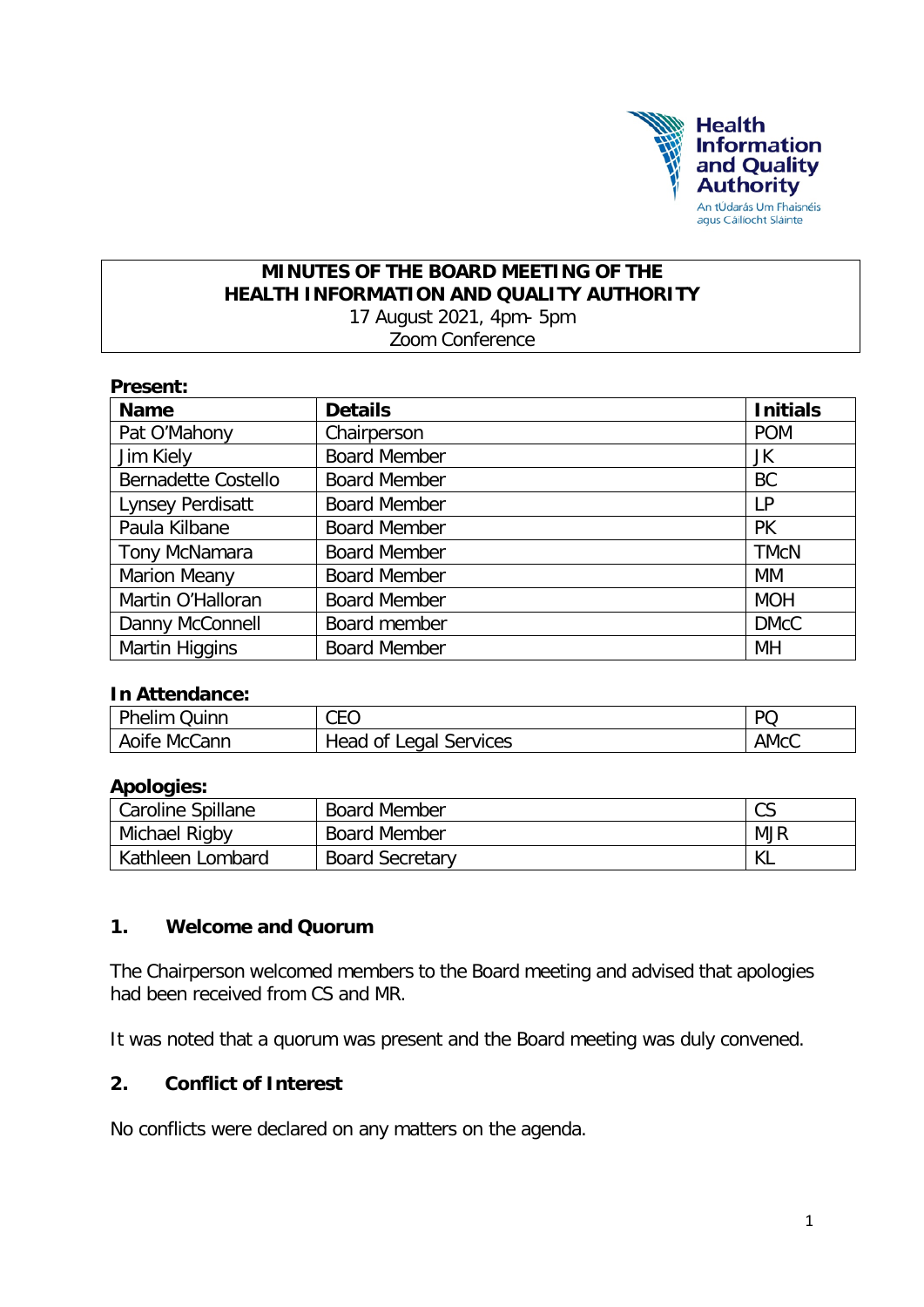## **3. Reappointment of Mary Dunnion as Chief Inspector of Social Services.**

The Chairperson outlined that the meeting was a single agenda item meeting to seek the Board's approval for the re-appointment of Mary Dunnion (MD) as Chief Inspector of Social Services for a fixed term period up until 31 October 2021 or shorter period as required.

PQ outlined that HIQA had sought sanction for the position of Chief Inspector of Social Services and the position of Director of Healthcare Regulation in February of this year. There was significant delay in receiving sanction for both positions from the DOH. As soon as sanction was obtained the recruitment campaigns to both positions were commenced and are progressing well, but are not yet complete.

In the interim and in line with the Health Act, HIQA is seeking the approval of the Minister for Health with the consent of the Minister for Finance for the re-appointment of MD as Chief Inspector. PQ set out the process for the appointment under the Health Act. The Chief Inspector's scheme of determination was discussed. It was noted that the appointment would be made on a temporary short term basis until 31 October or earlier if a suitable candidate is identified and on the same terms and conditions as the current arrangement.

There was discussion by Board on a number of legal and procedural points and clarity was provided by PQ and AMcC, HIQA's Head of Legal Services.

JK proposed approval of the proposal to re-appoint MD as Chief Inspector of Social Services, TMcN seconded the proposal; **accordingly it was unanimously resolved that the re-appointment of MD as Chief Inspector of Social Services be approved by the Board.**

It was noted that the Chairperson will now write to the Minister for Health seeking his approval with the consent of the Minister for Finance for the appointment.

### **17. Any other Business**

There being no further business, the meeting was closed.

**Signed**

Pat or our \_\_\_\_\_\_\_\_\_\_\_ \_\_\_\_\_\_\_\_\_\_\_\_\_\_\_\_\_

Vottien Lewbard

Pat O'Mahony **Kathleen Lombard** Chairperson **Board Secretary**